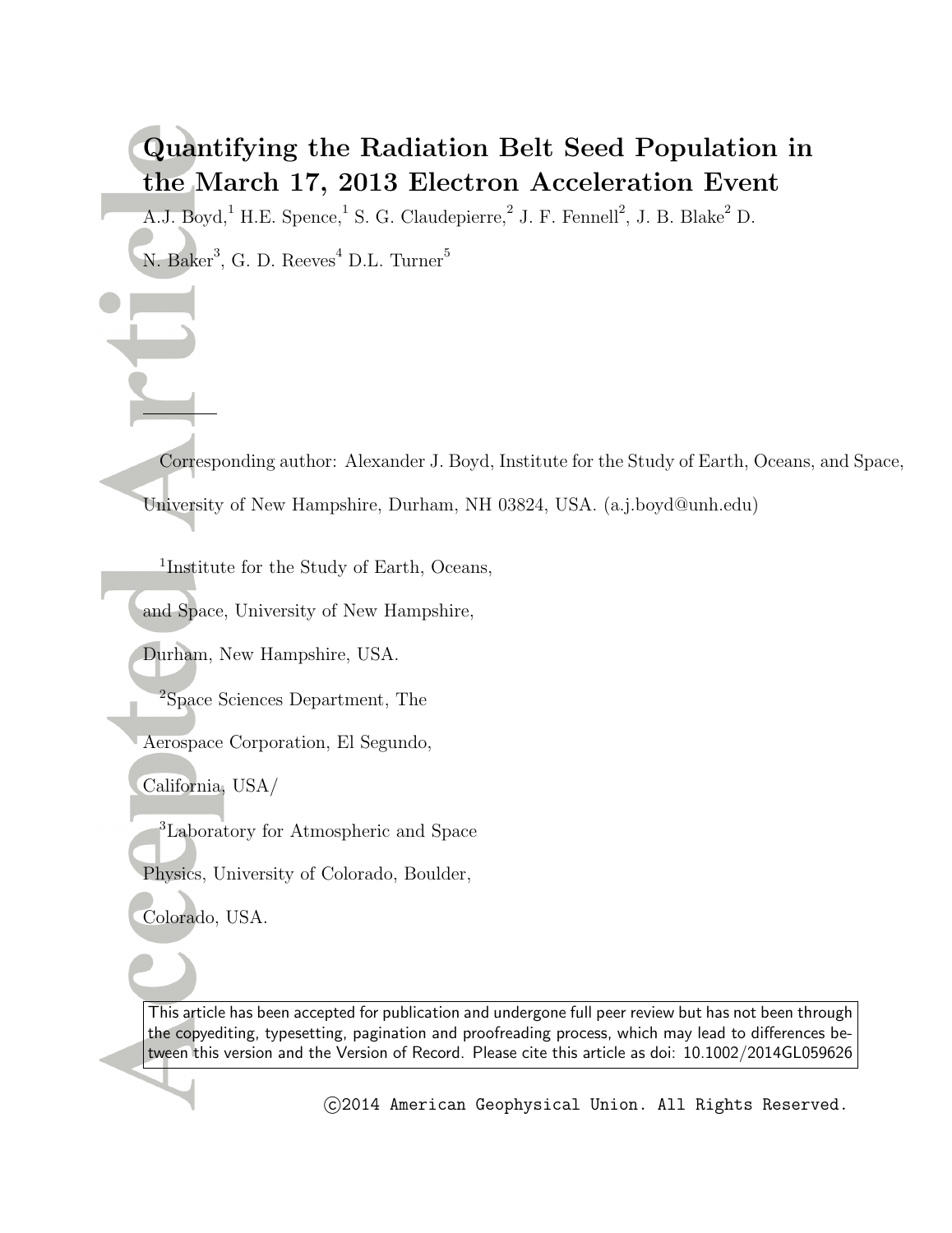We present phase space density (PSD) observations using data from the MagEIS instrument on the Van Allen Probes for the 17 March 2013 electron acceleration event. We confirm previous results and quantify how PSD gradients depend on the first adiabatic invariant. We find a systematic difference between the lower energy electrons (*<*few 100 keV) originating from the plasma sheet and higher energy electrons *>*1 MeV with a source region within the radiation belts. Our observations show that the source process begins with enhancements to the 50-100's keV energy seed population, followed by enhancements to the *>*1 MeV population and eventually leading to enhancements in the multi-MeV electron population. These observations provide the clearest evidence to date of the timing and nature of the radial transport of a 100's keV electron seed population into the heart of the outer belt and subsequent local acceleration of those electrons to higher radiation belt ener-

<sup>4</sup>Space Science and Applications, Los Alamos National Lab, Los Alamos, New Mexico, USA.

gies.

<sup>5</sup>Department of Earth and Space Sciences, University of California, Los Angeles, California, USA.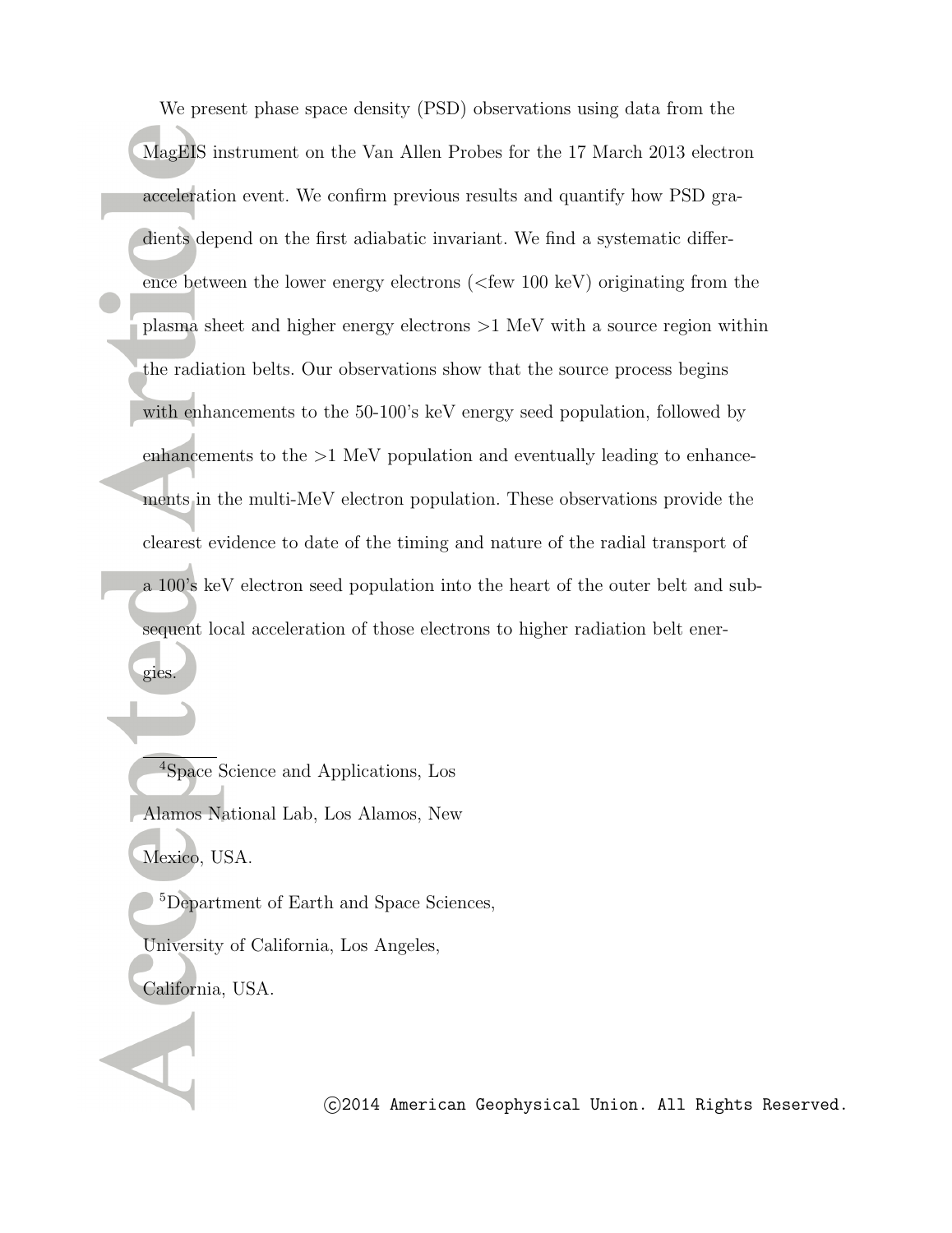#### **1. Introduction**

One of the primary goals of the recently launched Van Allen Probes mission is to understand the acceleration process for relativistic electrons in the radiation belts. Based on theory, the two main processes for this acceleration are radial diffusion and local acceleration via wave particle interactions [*Reeves et al.*, 2013]. Local acceleration has been shown to be capable of quickly producing enhancements in relativistic electrons. *Reeves et al.* [2013] recently provided evidence of local acceleration of MeV electrons for an event on 8-9 October 2012 but that paper did not examine, in any detail, the relative effects of local acceleration and radial diffusion as a function of energy. This leaves open the question of the origin and evolution of the initial, lower-energy electrons (10s to 100s keV) that serve as a 'seed' population for the radiation belts [*Baker et al.*, 1998; *Baker and Kanekal*, 2008].

To examine these acceleration processes, phase space density (PSD) in adiabatic coordinates  $(\mu, K, L^*)$  is needed to clearly separate adiabatic and non-adiabatic effects. For a fixed first invariant  $\mu$  and second invariant K, the radial gradients of PSD as a function of L\* and time reveal key aspects of the acceleration, transport, and loss of electron populations. Examining the radial gradients in phase space density at different energies (or different  $\mu$ ) can differentiate the effects of radial transport of seed electrons from the magnetotail from the effects of local acceleration of those electrons to higher energies. Many studies, beginning with [*Selesnick et al.*, 1997] have shown that there are *µ* dependent radial gradients for radiation belt electrons. Recently, *Chen et al.* [2005] , *Turner and Li* [2008], *Kim et al.* [2010], and *Turner et al.* [2012] have examined the PSD gradients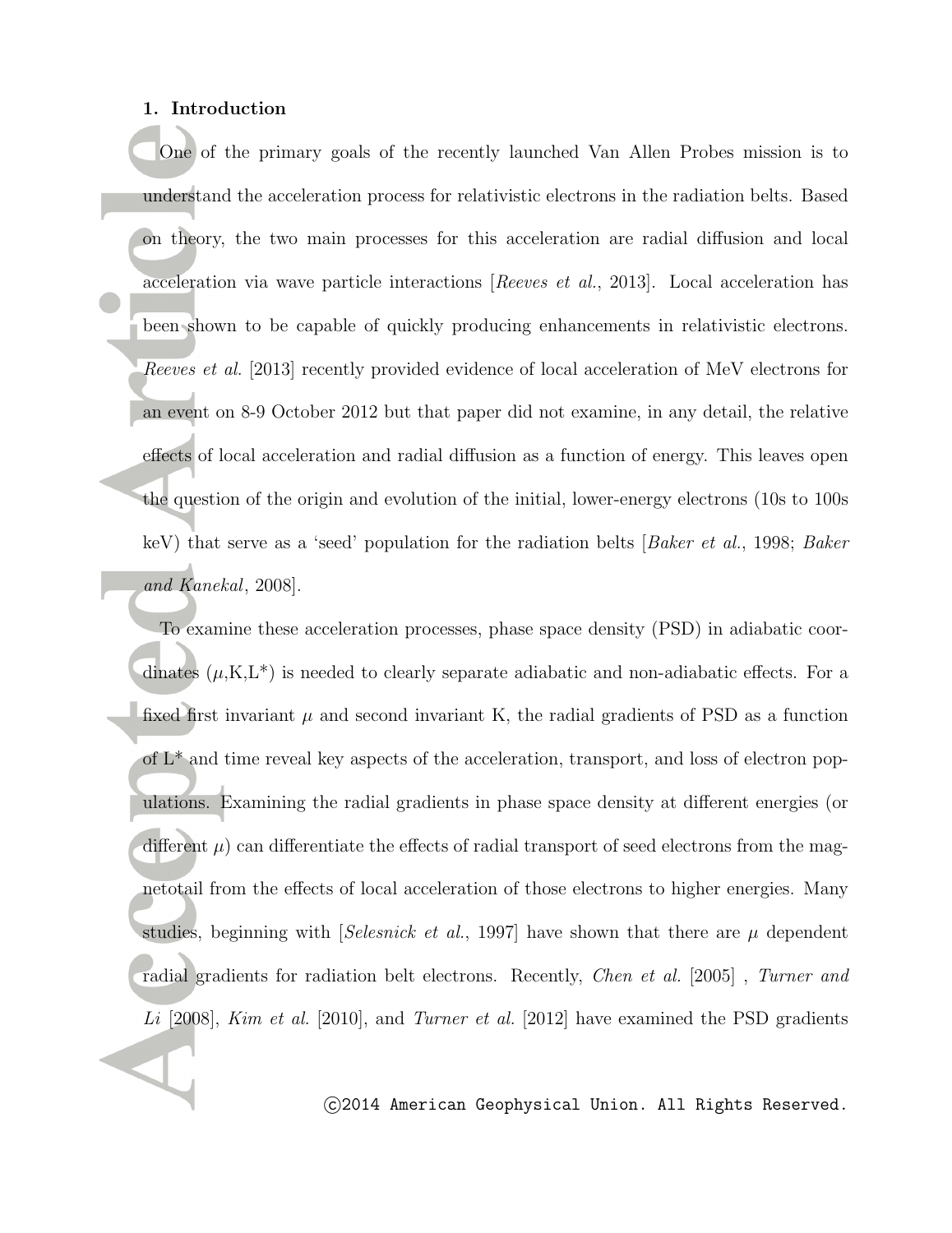beyond geostationary orbit and found that *∼* 200 MeV/G is the typical transition point between positive and negative gradients. Examining these PSD gradients with the instrumentation onboard the Van Allen Probes and seeing how they evolve in time enables us to identify the seed population and explore the role it plays in the local acceleration process.

In the following sections, we introduce the datasets that were used and discuss the method we employed to calculate PSD and estimate the error in this calculation. Then we show the initial results of this study looking at both the radial PSD gradients as a function of  $\mu$  and how the PSD distribution evolves as a function of time.

#### **2. Data**

The twin Van Allen Probes spacecraft launched on 30 August 2012 with a comprehensive instrument suite to examine the particles, fields and waves in the radiation belts [*Mauk et al.*, 2012]. The probes were launched in low inclination, highly elliptical orbits with apogees near  $5.8R<sub>E</sub>$ . For this study, we use energetic electron fluxes from the Magnetic Electron Ion Spectrometer (MagEIS; *Blake et al.* [2013]), part of the Energetic Particle Composition and Thermal Plasma Suite (ECT; *Spence et al.* [2013]) and magnetic field measurements from the Energetic and Magnetic Field Instrument Suite and Integrated Science (EMFISIS; *Kletzing et al.* [2013]) magnetometer.

The MagEIS instrument provides pitch angle resolved particle fluxes for electrons with energies of 20-4000 keV. The MagEIS units on both probes (A and B) contain identical instrumentation, and from here on will be referred to as MagEIS-A and MagEIS-B, respectively for each spacecraft. The instrument is divided into four detectors, a low energy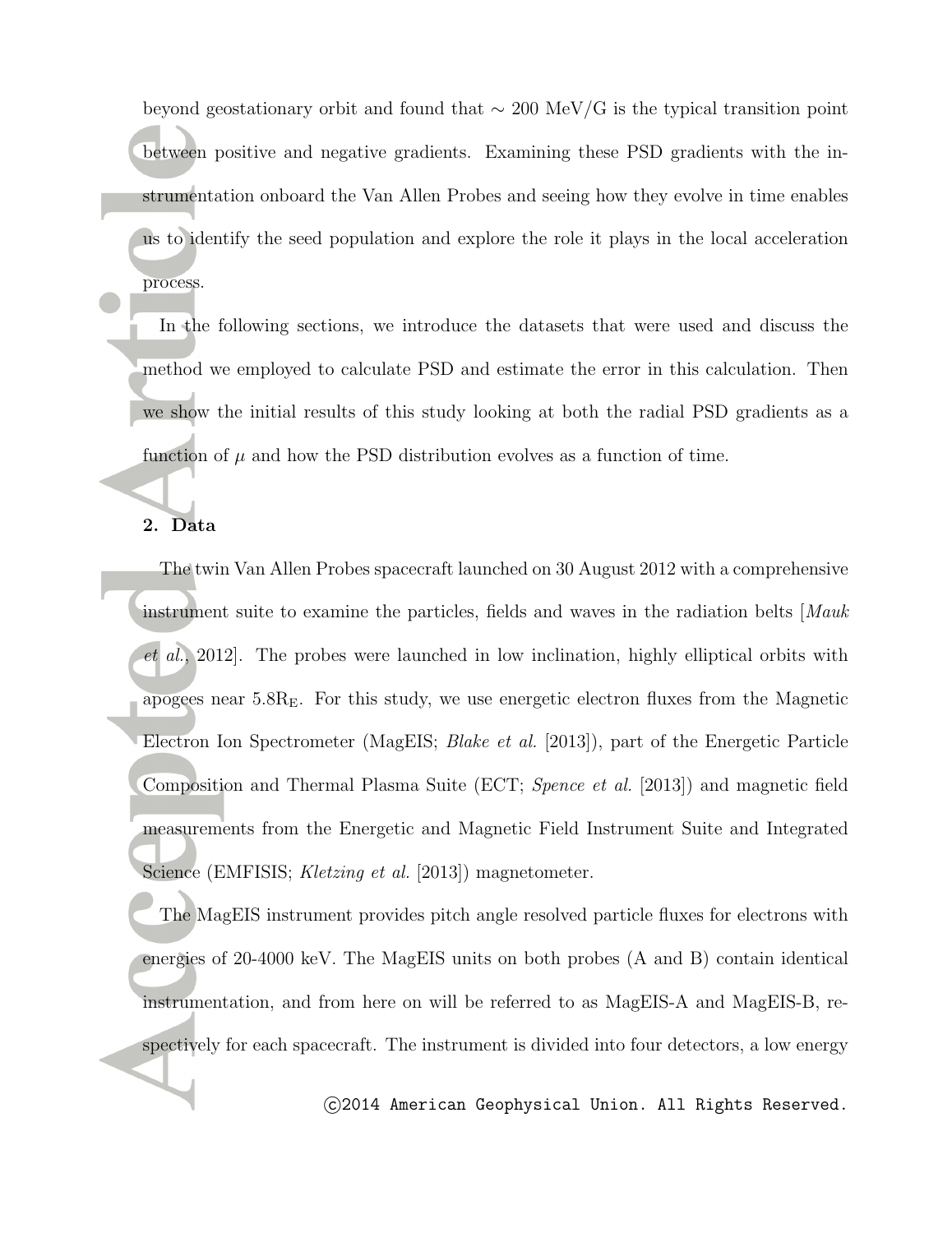unit (20-240 keV), 2 medium energy units to provide additional pitch angle coverage (M35 and M75; 80-1200 keV), and a high energy unit (800-4800 keV). For this study, to avoid complications with merging the two medium energy datasets, we use data from low, M75 and high energy units, which provide identical pitch-angle coverage.

For this study, we used MagEIS data to calculate the phase space density for a set of *µ* and  $\hat{K}$  values around 17 March 2013. This period includes a strong acceleration event on March 17th and 18th following a coronal mass ejection (CME) impact on March 17th. For a detailed look at the multi-MeV electron response to this event, see the companion paper by *Baker et al.* [2013]. The solar wind conditions for this event are shown in panels a-d of Figure 1. This was a moderately strong storm with a minimum Dst index of -130 nT. Beginning around 8:00 UT on March 17th there was a period of 18 hours of continuous southward IMF Bz. During this time there was considerable substorm activity, indicated by the elevated Auroral Electrojet (AE) index. The spacecraft apogees for this event were near midnight magnetic local time, and both spacecraft were in nearly identical orbits, with Probe-A trailing Probe-B by about 1 hour. This configuration provided an opportunity to get observations of key spatial regions with excellent temporal resolution.

### **3. Methodology**

To calculate the phase space density we follow the basic method outlined in *Chen et al.* [2005] and *Turner and Li* [2008]. Given the differential particle flux  $i(E, \alpha, t)$  we can convert to PSD, *f*, using the following fully relativistic formula:

$$
f = 3.325 \times 10^{-8} \frac{j(E)}{E(E + 2m_0c^2)} [(\frac{c}{MeVcm})^3]
$$
 (1)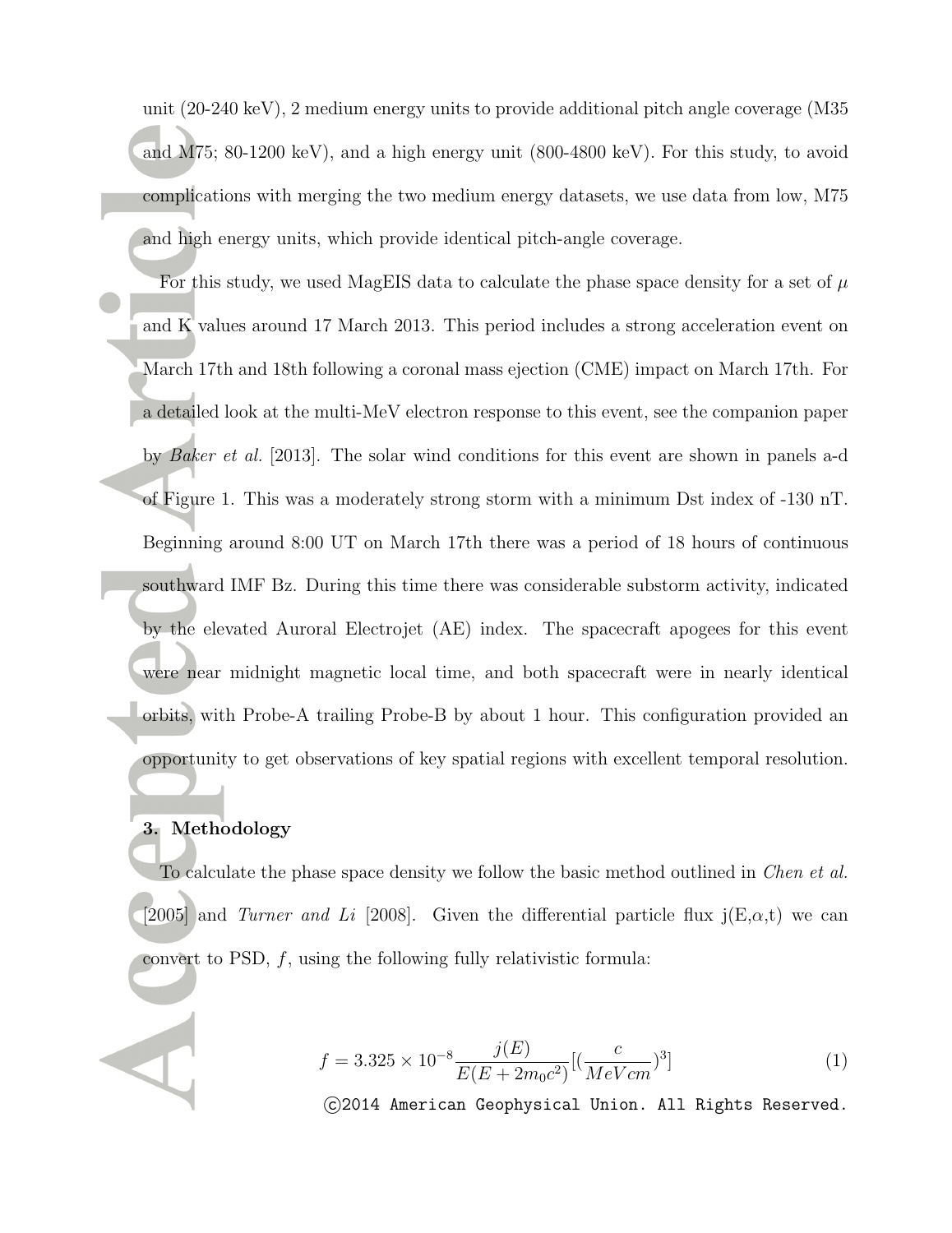where j is the particle flux in  $\#/cm^2 - sr - s - keV$ , E is the particle's kinetic energy in MeV,  $m_0c^2$  is the electron rest mass in MeV and the numerical factor converts to the units shown in brackets.

The next step is to express the PSD in adiabatic coordinates  $(\mu, K, L^*)$ . The second and third invariants K and L\* are provided for 18 different pitch angles by the ECT Science Operations Center. For this study, we use the magnetic ephemeris calculated using the TS04D magnetic field model [*Tsyganenko and Sitnov*, 2005]. Choosing a fixed K value, we interpolate  $K(\alpha)$  to get the appropriate pitch angle for a given K value for each time step. Then, for each energy channel, we interpolate  $f(\alpha)$  to determine the phase space density for that K value. We then use a uni-variate spline interpolation on  $f(E)$  and select the correct energy using the following definition of  $\mu$ .

$$
\mu = \frac{E(E + 2m_0c^2)sin^2(\alpha)}{2Bm_0c^2} \left[\frac{MeV}{G}\right]
$$
\n(2)

where B is the magnetic field from the EMFISIS magnetometer. Finally, we transform from spatial coordinates (e.g. satellite location) to  $L^*$  (as a function of K) to obtain PSD in magnetic coordinates,  $f(\mu, K, L^*)$ .

To estimate the error in PSD, we use phase space density matching [*Chen et al.*, 2005]. This process involves comparing the PSD between MagEIS-A and MagEIS-B when they are simultaneously measuring electrons at the same  $\mu$ , K, and  $L^*$ . This process as well as the results from the Relativistic Electron Proton Telescope (REPT; *Baker et al.* [2012]) instrument are discussed in *Morley et al.* [2013]. For this study we use the period from March 19-21 to estimate the errors in PSD. For this period, conjunctions in  $L^*$  occurred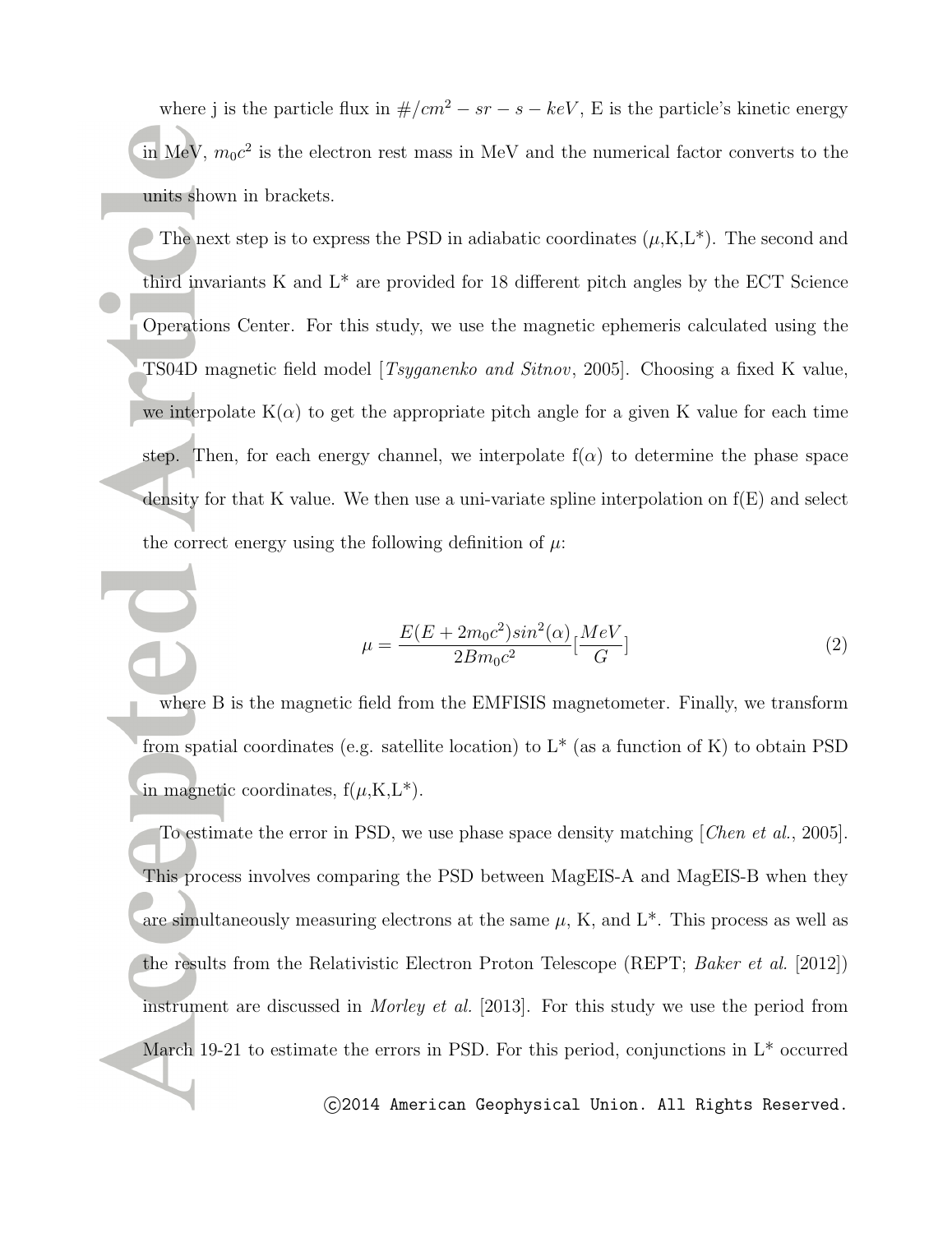close to apogee. We found that these errors were somewhat  $\mu$  dependent, but were consistent with the REPT PSD errors found by *Morley et al.* [2013], with an average error factor of 1.3, and larger errors at the highest  $\mu$  values.

# **4. Results**

Figure 2 shows the MagEIS-B PSD for a range of  $\mu$  values for a single inbound pass. The *µ* dependent error estimates at 10 minute intervals are shown as error bars on each curve. This pass covered a period from 23:10 UT on March 17th to 3:02 UT on March 18th, placing it early in the recovery phase of the storm. Plotting this pass as a function of  $L^*$  provides a snapshot of the outer radiation belt to observe the PSD gradients as a function of  $\mu$ . We chose to look at the gradients during this pass to characterize the structure of the belt immediately after the acceleration event.

From Figure 2 it is clear that the PSD has a positive gradient in  $L^*$  for  $\mu < 200 \text{ MeV/G}$ and flat or negative gradients for  $\mu > 200$  MeV/G. This transition at 200 MeV/G is consistent with previous estimates by *Turner and Li* [2008], *Kim et al.* [2010], and *Turner et al.* [2012]. While this study does confirm previous results, these results also represent the first time these gradients have been quantified for a broad range of  $\mu$  in the heart of the radiation belts during storm-time. Previous studies have been limited to measurements that were either beyond GEO, off-equatorial, or at higher  $\mu$ . This  $\mu$  dependence in the gradients persists through most of the recovery phase, until outward radial diffusion moves the PSD peaks beyond the Van Allen Probe apogee, resulting in positive gradients for all  $\mu$  values. During quiet times the PSD peaks for relativistic electrons should typically be at or beyond the Van Allen Probe apogee [*Turner et al.*, 2012], which makes it difficult to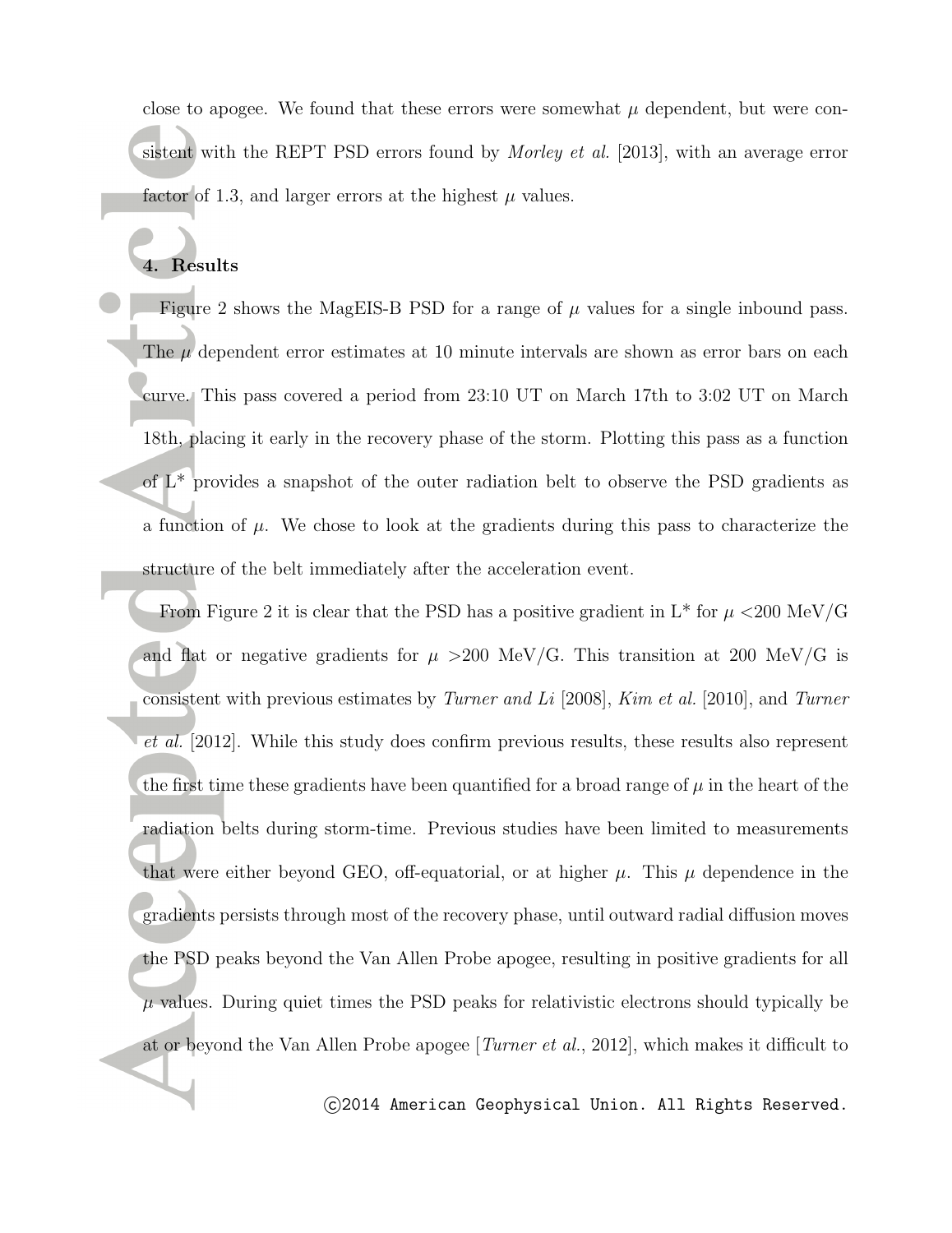locate the transition point between positive and negative gradients. However, the same transition at *∼*200 MeV/G is also seen during the recovery phase of the 8-9 October 2012 storm.

As discussed in *Green and Kivelson* [2004], PSD profiles tend to be peaked in their source regions. Therefore, since the *<*200 MeV/G population has a positive PSD gradient, this suggests the source region is beyond the Van Allen Probe apogee and these particles likely come from the plasma sheet. Conversely, the PSD profile of larger *µ* particles is peaked within (and therefore has a source within) the radiation belt. As suggested by *Turner et al.* [2012], the transition of these gradients around 200 MeV/G is consistent with the theory of local acceleration by wave-particle interaction with chorus waves. The *<*200 MeV/G particles that originate in the plasma sheet can be locally accelerated by interactions with waves to produce the higher  $\mu$  particles that have a source within the radiation belt. A value of  $\mu = 200 \text{ MeV/G}$  corresponds to an energy of 400 keV at L<sup>\*</sup> = 4 (see panel f on Figure 1). *Horne et al.* [2005] showed that this is a critical energy for acceleration by chorus waves, where energies below it are scattered into the loss cone faster than they are accelerated. This suggests that this  $\mu < 200 \text{ MeV/G}$  population could be the 'seed' population for the relativistic electrons in the outer radiation belt.

Next, we explore the evolution of the PSD over the course of the 17/18 March storm. In Figure 3, we plot the PSD from each inbound and outbound pass for six values of  $\mu$ between 03:05 UT on March 17th, just before the storm, and 6:17 UT on March 18th, during the recovery phase. This allows us to examine how the PSD profile evolves in time over the course of the storm. All the given times correspond to the  $L^*=4.2$  crossing time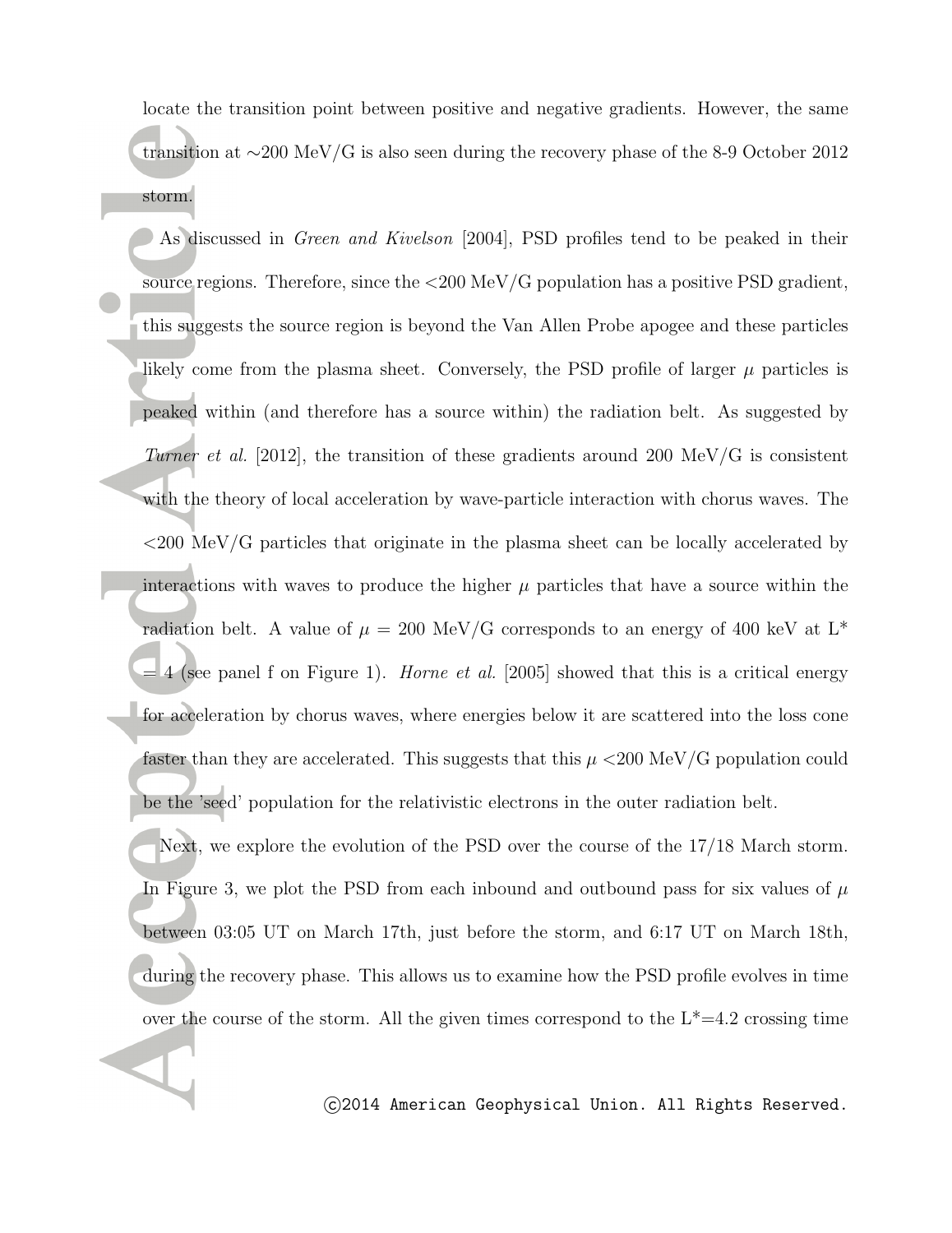and are marked and color coded on the Dst plot in Figure 1 for context. For this section we looked at a higher K value  $(0.11 \text{ R}_{\text{E}} \text{G}^{1/2})$  in order to have sufficient coverage in L<sup>\*</sup> for the whole time period.

It is clear that, over the course of the storm, the PSD evolves very differently for different  $\mu$  values. For  $\mu = 50$  MeV/G and  $\mu = 100$  MeV/G, there is a large, sudden increase in PSD near the Van Allen Probes apogee, i.e. L\* *>*5.5 for the 3:05 UT orbit (outbound). This feature is likely associated with a substorm injection seen by GOES around this time (see the supporting information) and identified by the peak in AE at 8:00 UT. In the two subsequent inbound orbits, the peak emerges and grows inside  $L^* = 5.5$  first for Probe A, the trailing spacecraft. By the time the next two outbound passes come 3.5 hours later, the PSD has been enhanced at all  $L^*$ . For the  $\mu$ =100 MeV/G population, this is followed by enhancement over a wide range of L\*, indicative of acceleration by radial diffusion. Later in the event, beginning at 15:00 UT, there is another enhancement seen at L\* *<*3.2 for  $\mu = 50$  MeV/G. This is associated with another substorm injection, coinciding with the peak in AE and observed by GOES around the same time. This reinforces the notion that injections of fresh lower energy electrons from the inner magnetotail are an important initial step that precedes local acceleration to higher energies.

The direct effects of the injections were not seen for  $\mu > 300 \text{ MeV/G}$ . Instead there are clear PSD peaks that form at low  $L^*$  and then increase with time. During the  $11:29/12:20$ UT passes, the 50 MeV/G population has already been enhanced, and the 100 MeV/G begins to show signs of enhancement, and the *>*500 MeV/G population shows signs of a strong loss process, which was related to a flux dropout during the main phase of this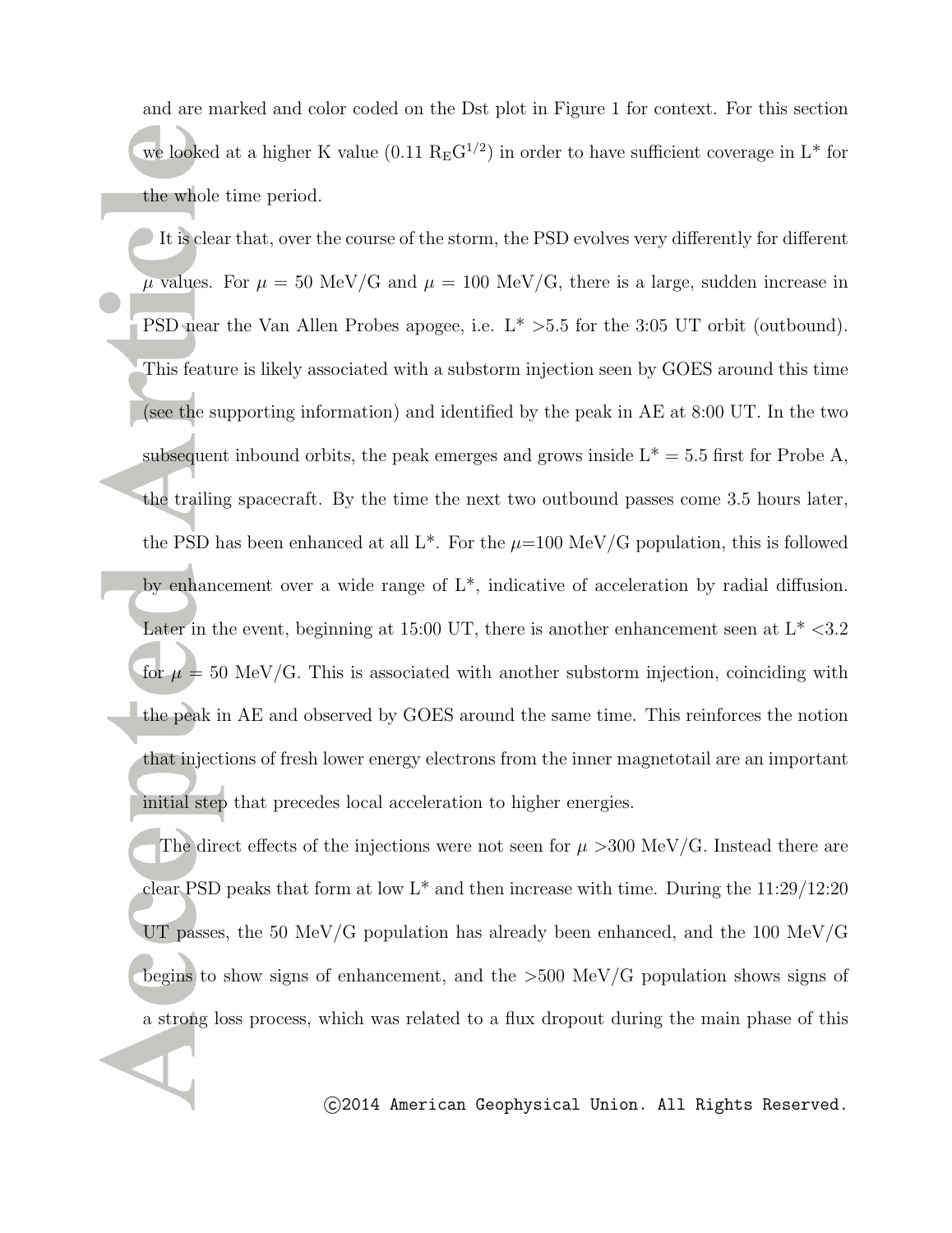storm. On the following orbit  $15:23/16:25$  UT, the 100 MeV/G population continues to enhance, and 300-1000 MeV/G population begins to show peaks in PSD at low L\*. Finally, on 20:35/21:46 UT orbit, the 1500 MeV/G population begins to show a significant PSD peak. Although not shown here, the REPT PSD at higher  $\mu$  is qualitatively similar to the PSD at  $\mu$ =1500 MeV/G.

As shown in *Green and Kivelson* [2004] and *Reeves et al.* [2013], an increasing phase space density peak may be an indication of local acceleration. Another possibility for the increasing PSD peaks is an on-off source at high L\*. However, for this storm such a source is unlikely. While the acceleration process is active, there were two periods when neither of the spacecraft were beyond the observed PSD peak (L\* *>*4.4). During the first, 15:53 - 20:41 UT, substorm injections were observed by GOES (see the supporting information). However, for the second, 1:42 - 5:15 UT, there was no evidence of substorm injections in the GOES observations making an on-off source unlikely. Additionally, none of the injections seen earlier in the storm caused increases in the *>*300 MeV/G electrons. It is unlikely that this on-off source for *>*300 MeV/G electrons would only operate during the time periods when one of the spacecraft was not in a position to observe it. Another possibility is that errors in the PSD calculation could account for some of the increases. We refer the reader to *Green and Kivelson* [2004] and the supplementary material for *Reeves et al.* [2013] for details on how errors in the global magnetic field models can lead to errors in PSD. It is unlikely that these errors can account for the nearly two orders of magnitude increase in PSD seen over the course of the storm. While it is not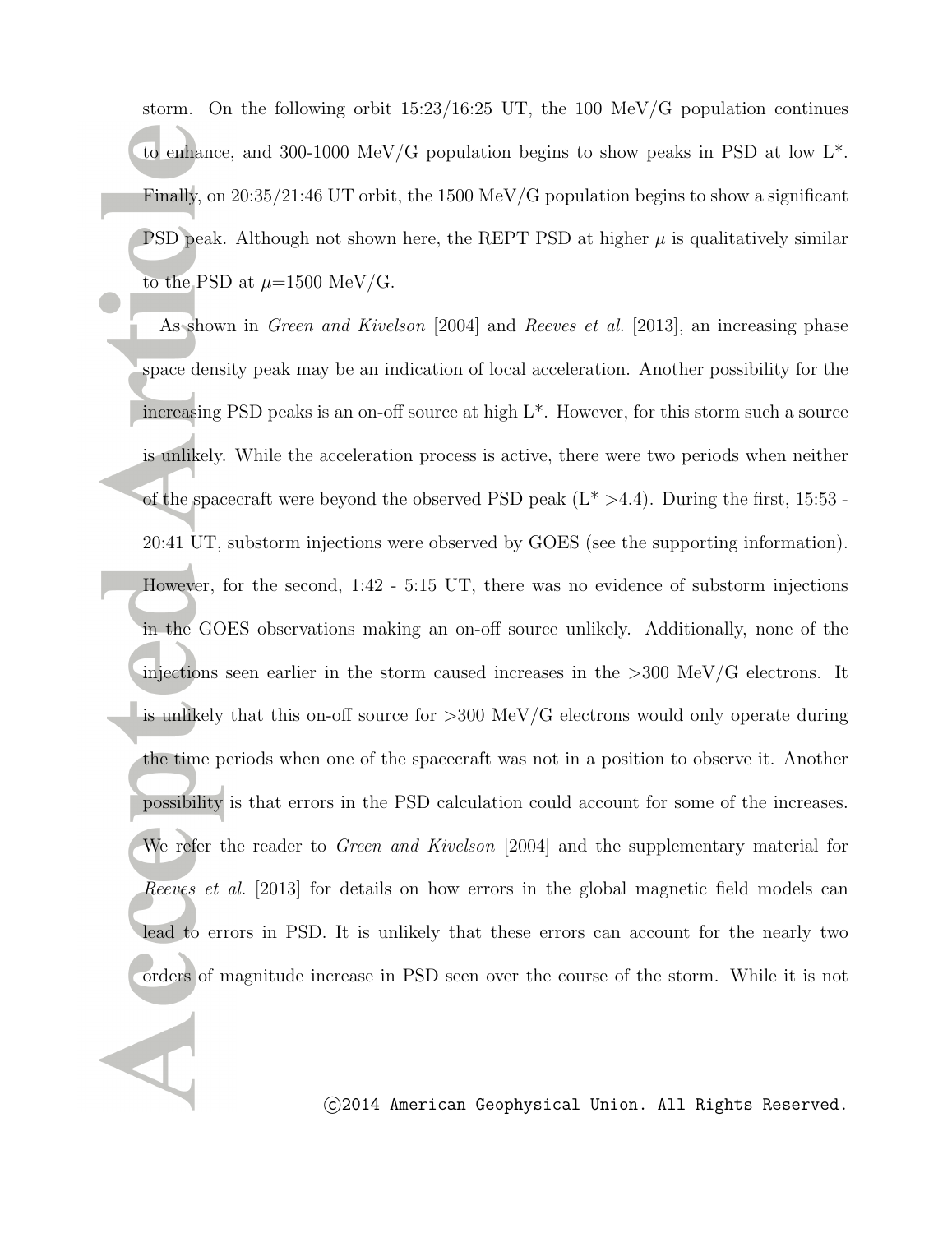possible to completely eliminate these other possibilities, local acceleration is the most likely explanation for the growing PSD peaks observed during this storm.

This set of observations shows clear evidence of a sequence of acceleration occurring sequentially with the injection of a lower-energy seed population from the plasma sheet radially inward. That process accelerates electrons up to a few hundred keV in the heart of the radiation belts [*Baker et al.*, 1998; *Baker and Kanekal*, 2008]. The higher energy electrons later show increasing PSD peaks, showing evidence of local acceleration. These two different acceleration processes for the populations below and above  $\mu \sim 200$  MeV/G are clearly shown in Figure 3 and are consistent with a *<*200 MeV/G seed population preceding subsequent local acceleration to enhance the relativistic populations within the heart of the outer belt.

This timing of this acceleration process is shown more clearly in Figure 4, which shows the ratio of PSD to the pre-storm level (3:05 UT orbit) at  $L^* = 4$ . This figure clearly shows that at  $L^*=4$ , the initial acceleration of the seed electrons is followed by a strong loss of the *>*500 MeV/G population. This is then followed by acceleration at all values. The acceleration process for the relativistic electrons does not seem to begin until this seed population is in place at low  $L^*$  values. After the seed population is in place, the acceleration up to multi-MeV occurs over a period of less than 12 hours. More specific timescales for this acceleration process is difficult to determine without greater time resolution. However, the orbital configuration and instrumentation from the Van Allen Probes for this event allowed the observation of this progression from seed electrons up to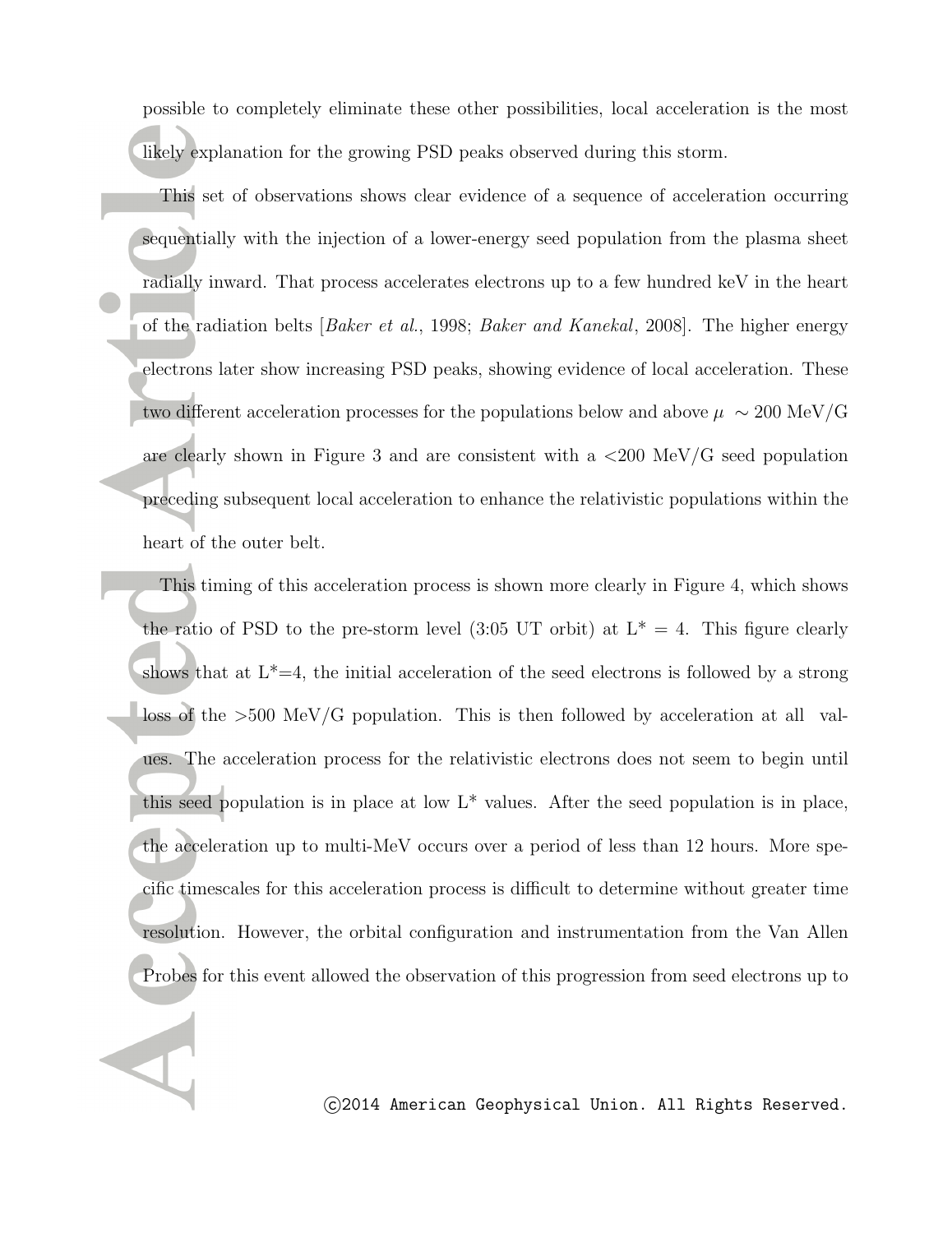multi-MeV energies with high precision and with excellent and unprecedented resolution and specification of the adiabatic coordinates.

## **5. Conclusions**

We present electron PSD distributions from MagEIS over a broad range of *µ* values for the 17 March 2013 electron acceleration event. We have quantified the  $\mu$  dependence of PSD gradients inside GEO for the first time, confirming the results of previous studies, with  $\mu$  < 200 MeV/G showing positive gradients and  $\mu > 200$  MeV/G showing peaks in the heart of the radiation belts and flat or negative gradients at higher  $L^*$ . We combine these observations with results showing local acceleration in the heart of the radiation belts [e.g. *Reeves et al.*, 2013]. Taking advantage of the comprehensive measurements available from the Van Allen Probes we can now connect the two steps of the acceleration process with a single, unified, set of observations. Our results demonstrate that the acceleration process for this storm begins, first, with the injection of the seed population from the plasma sheet and is followed by local acceleration up to multi-MeV energies. Future work will explore a range of conditions in different events to better understand the role of the seed population in determining which storms lead to radiation belt enhancement events, and which do not.

**Acknowledgments.** This work was supported by RBSP-ECT funding provided by JHU/APL Contract No. 967399 under NASA's Prime Contract No. NAS5-01072. DLT is thankful for funding from NASA (THEMIS contract NAS5-02099 and grant NNX12AJ55G). The OMNI data were obtained from the GSFC/SPDF OMNIWeb interface at http://omniweb.gsfc.nasa.gov. The GOES data were provided by NGDC and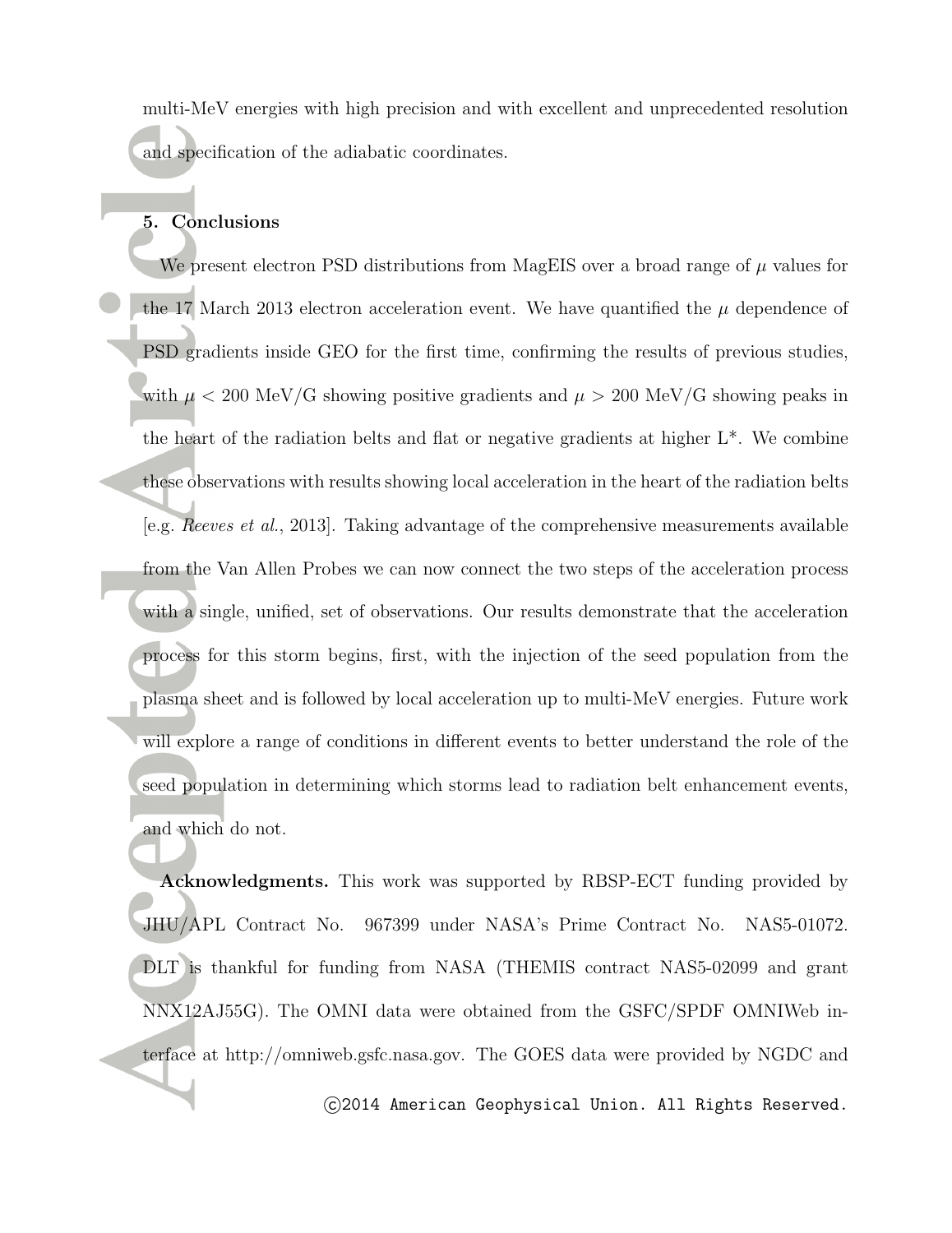SWPC at NOAA and obtained from the GSFC/SPDF OMNIWeb interface. AJB would like to thank the developers of the SpacePy tools (http://spacepy.lanl.gov).

#### **References**

- Baker, D., and S. Kanekal (2008), Solar cycle changes, geomagnetic variations, and energetic particle properties in the inner magnetosphere, *Journal of Atmospheric and Solar-Terrestrial Physics*, *70* (24), 195 – 206, doi: http://dx.doi.org/10.1016/j.jastp.2007.08.031, Recent Observations and Simulations of the Sun-Earth System (ISROSES).
- Baker, D., X. Li, J. Blake, and S. Kanekal (1998), Strong electron acceleration in the earth's magnetosphere, *Advances in Space Research*, *21* (4), 609 – 613, doi: http://dx.doi.org/10.1016/S0273-1177(97)00970-8, Proceedings of the D0.3 Symposium of *{*COSPAR*}* Scientific Commission D which was held during the Thirty-first *{*COSPAR*}* Scientific Assembly.
- Baker, D., et al. (2012), The relativistic electron-proton telescope (rept) instrument on board the radiation belt storm probes (rbsp) spacecraft: Characterization of earths radiation belt high-energy particle populations, *Space Science Reviews*, pp. 1–45, doi: 10.1007/s11214-012-9950-9.

Baker, D., et al. (2013), Gradual diffusion and punctuated phase space density enhancements of highly relativistic electrons: Van allen probes observations, *Geophysical Research Letters*, submitted.

Blake, J. B., et al. (2013), The Magnetic Electron Ion Spectrometer (MagEIS) Instruments Aboard the Radiation Belt Storm Probes (RBSP) Spacecraft, *Space Science Reviews*,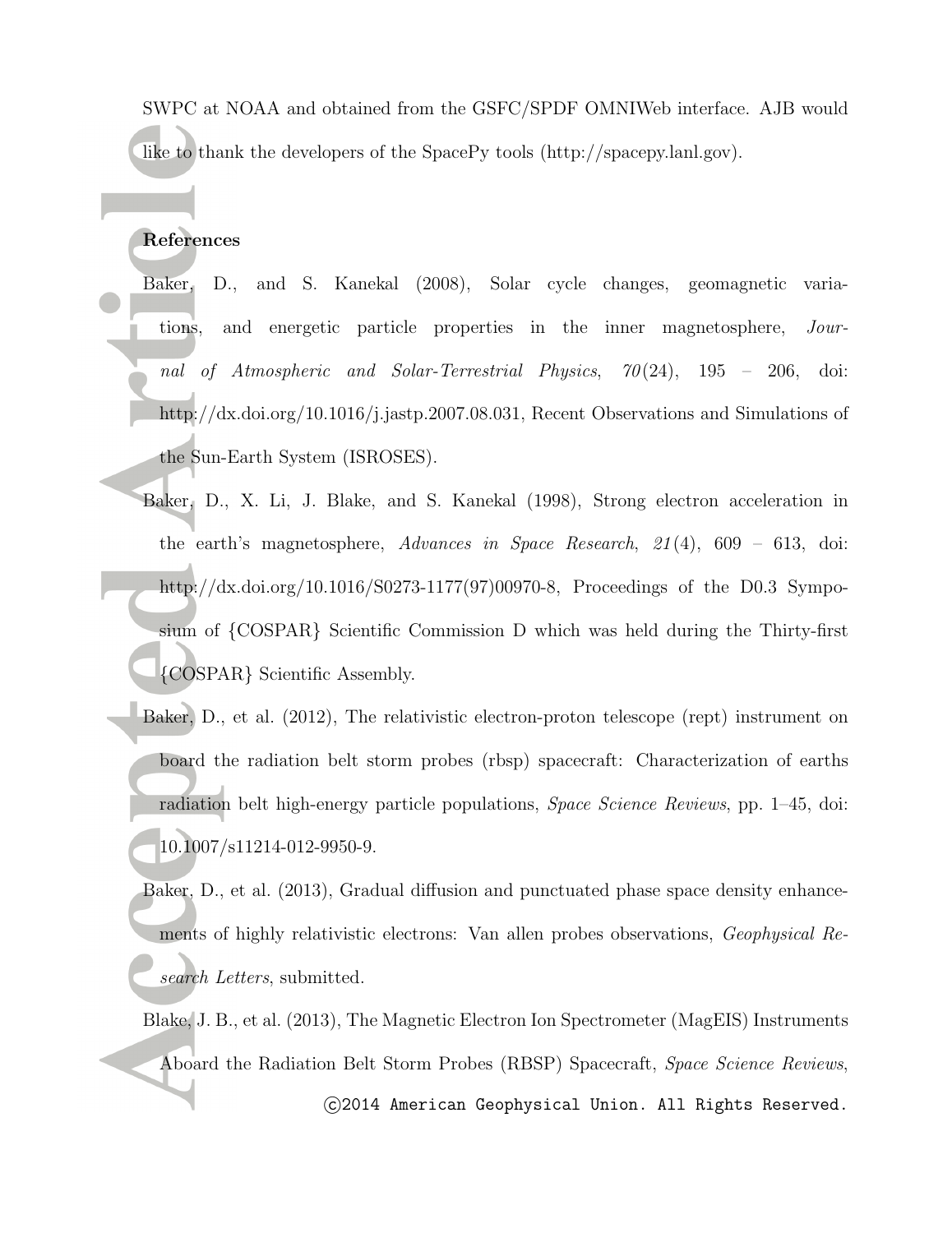doi:10.1007/s11214-013-9991-8.

- Chen, Y., R. H. W. Friedel, G. D. Reeves, T. G. Onsager, and M. F. Thomsen (2005), Multisatellite determination of the relativistic electron phase space density at geosynchronous orbit: Methodology and results during geomagnetically quiet times, *Journal of Geophysical Research: Space Physics*, *110* (A10), doi:10.1029/2004JA010895.
	- Green, J. C., and M. G. Kivelson (2004), Relativistic electrons in the outer radiation belt: Differentiating between acceleration mechanisms, *Journal of Geophysical Research: Space Physics*, *109* (A3), doi:10.1029/2003JA010153.
	- Horne, R. B., R. M. Thorne, S. A. Glauert, J. M. Albert, N. P. Meredith, and R. R. Anderson (2005), Timescale for radiation belt electron acceleration by whistler mode chorus waves, *Journal of Geophysical Research: Space Physics*, *110* (A3), doi: 10.1029/2004JA010811.
	- Kim, H.-J., E. Zesta, K.-C. Kim, Y. Shprits, Y. Shi, and L. R. Lyons (2010), Estimation of radial gradients of phase space density from POLAR observations during a quiet period prior to a sudden solar wind dynamic pressure enhancement, *Journal of Geophysical Research*, *115* (A12), A12,249, doi:10.1029/2010JA015722.
	- Kletzing, C. A., et al. (2013), The Electric and Magnetic Field Instrument Suite and Integrated Science (EMFISIS) on RBSP, *Space Science Reviews*, pp. 1–55, doi: 10.1007/s11214-013-9993-6.
	- Mauk, B. H., N. J. Fox, S. G. Kanekal, R. L. Kessel, D. G. Sibeck, and A. Ukhorskiy (2012), Science Objectives and Rationale for the Radiation Belt Storm Probes Mission, *Space Science Reviews*, doi:10.1007/s11214-012-9908-y.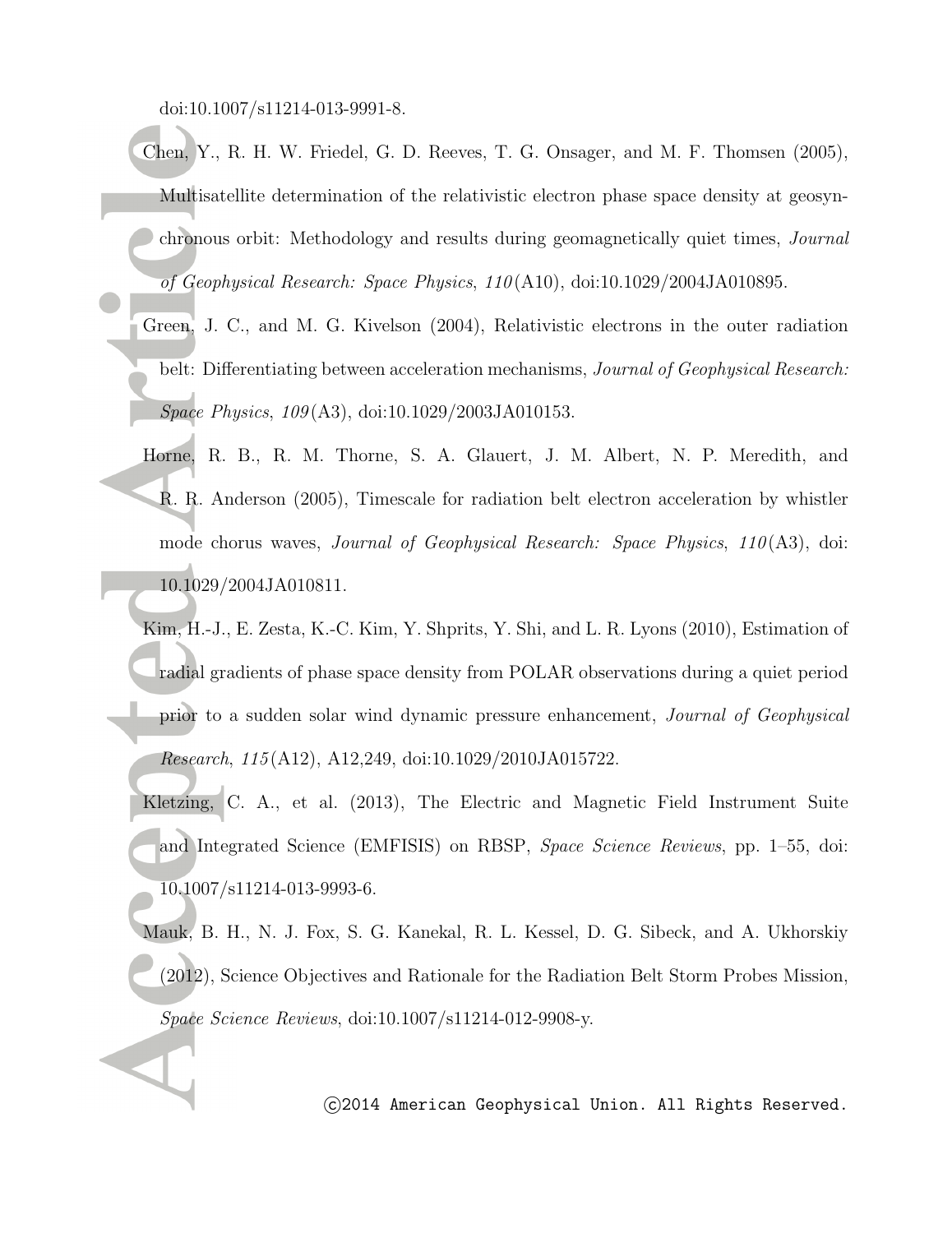- Morley, S. K., M. G. Henderson, G. D. Reeves, R. H. W. Friedel, and D. N. Baker (2013), Phase Space Density matching of relativistic electrons using the Van Allen Probes: REPT results, *Geophysical Research Letters*, doi:10.1002/grl.50909.
- Reeves, G. D., et al. (2013), Electron acceleration in the heart of the Van Allen radiation belts., *Science (New York, N.Y.)*, *341* (6149), 991–4, doi:10.1126/science.1237743.
- Selesnick, R. S., J. B. Blake, W. A. Kolasinski, and T. A. Fritz (1997), A quiescent state of 3 to 8 MeV radiation belt electrons, *Geophysical Research Letters*, *24* (11), 1343–1346, doi:10.1029/97GL51407.
- Spence, H. E., et al. (2013), Science Goals and Overview of the Energetic Particle, Composition, and Thermal Plasma (ECT) Suite on NASAs Radiation Belt Storm Probes (RBSP) Mission, doi:10.1007/s11214-013-0007-5.
- Tsyganenko, N. A., and M. I. Sitnov (2005), Modeling the dynamics of the inner magnetosphere during strong geomagnetic storms, *Journal of Geophysical Research: Space Physics*, *110* (A3), doi:10.1029/2004JA010798.
- Turner, D. L., and X. Li (2008), Radial gradients of phase space density of the outer radiation belt electrons prior to sudden solar wind pressure enhancements, *Geophysical Research Letters*, *35* (18), L18,101, doi:10.1029/2008GL034866.
- Turner, D. L., V. Angelopoulos, Y. Shprits, A. Kellerman, P. Cruce, and D. Larson (2012), Radial distributions of equatorial phase space density for outer radiation belt electrons, *Geophysical Research Letters*, *39* (9), doi:10.1029/2012GL051722.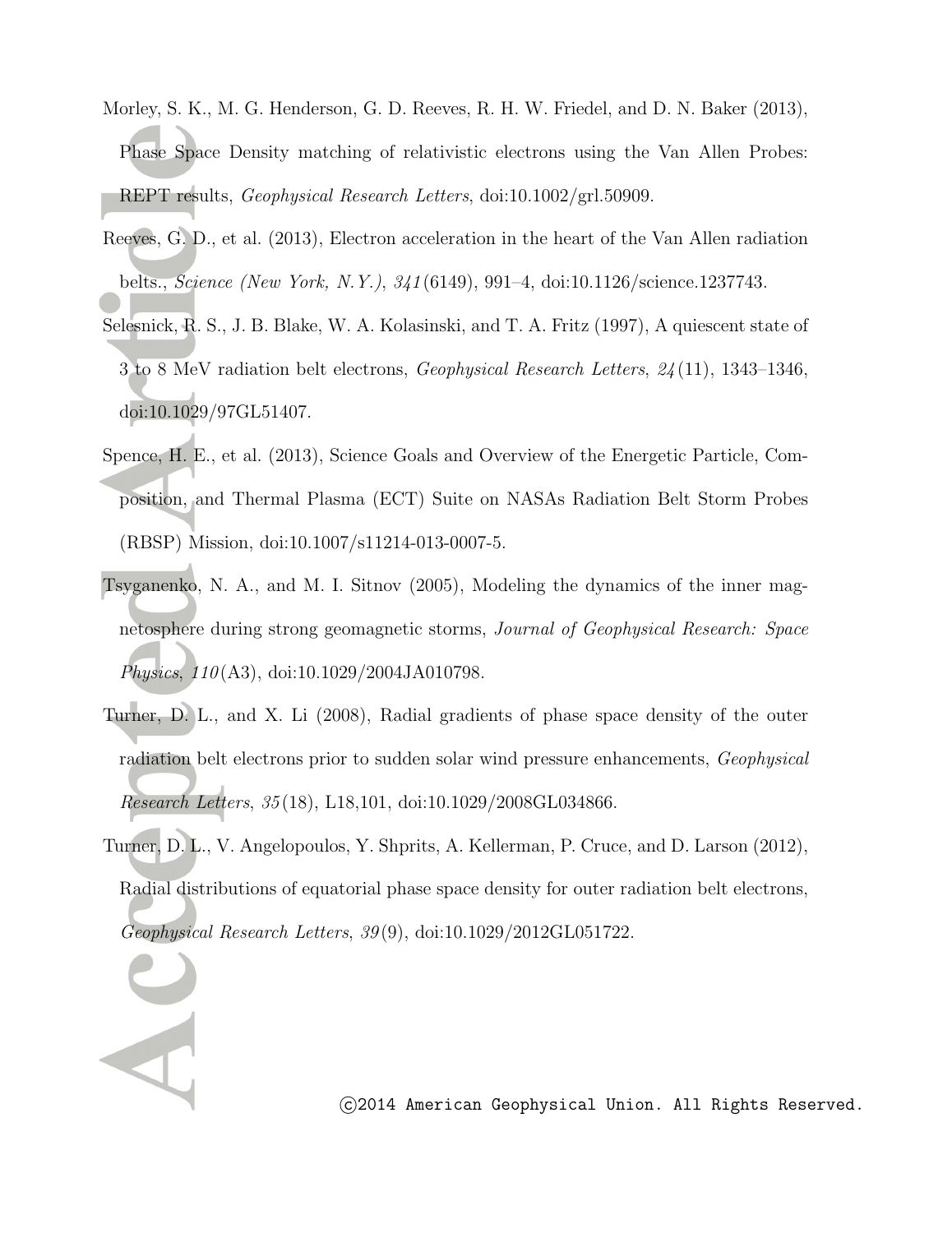

Figure 1. Panels a-d show OMNI Solar Wind Velocity, IMF B<sub>Z</sub>, Total B, AE Index, and Dst from 18:00 UT on 16 March 2013 to 12:00 UT on 18 March 2013. Panels e and f show electron energy for 1st invariant  $\mu = 200 \text{ MeV/G}$  and pitch angle for K=0.11 R<sub>E</sub>G<sup>1/2</sup> as a function of L<sup>\*</sup>. The colors of the vertical lines on the Dst plot correspond to the colors of the passes plotted in panels e and f as well as Figure 3.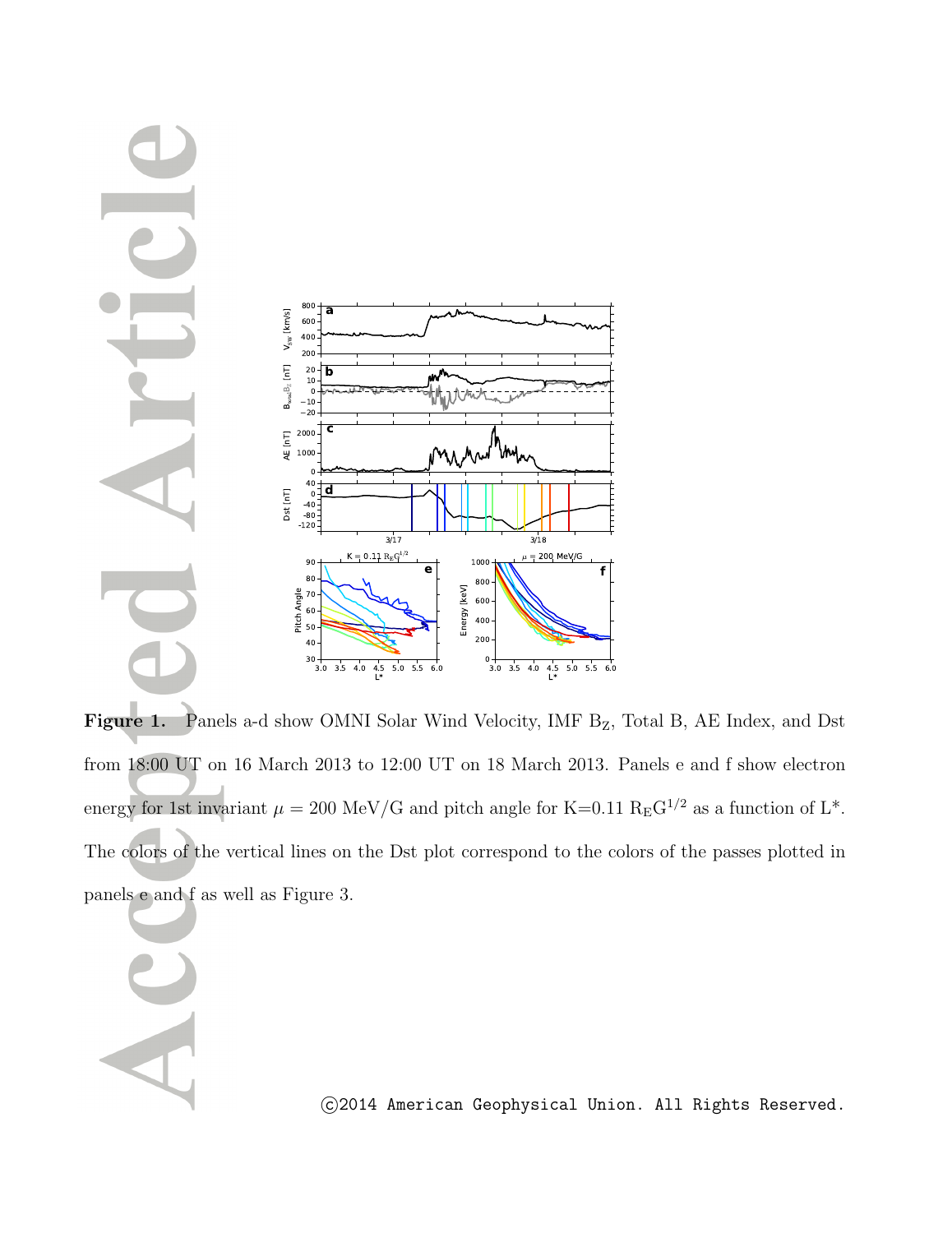

Figure 2. Radial PSD profiles for various values during one inbound pass observed by MagEIS-B. Error bars are shown at 10 minute intervals. This pass corresponds to the orange vertical line in the Dst plot in Figure 1.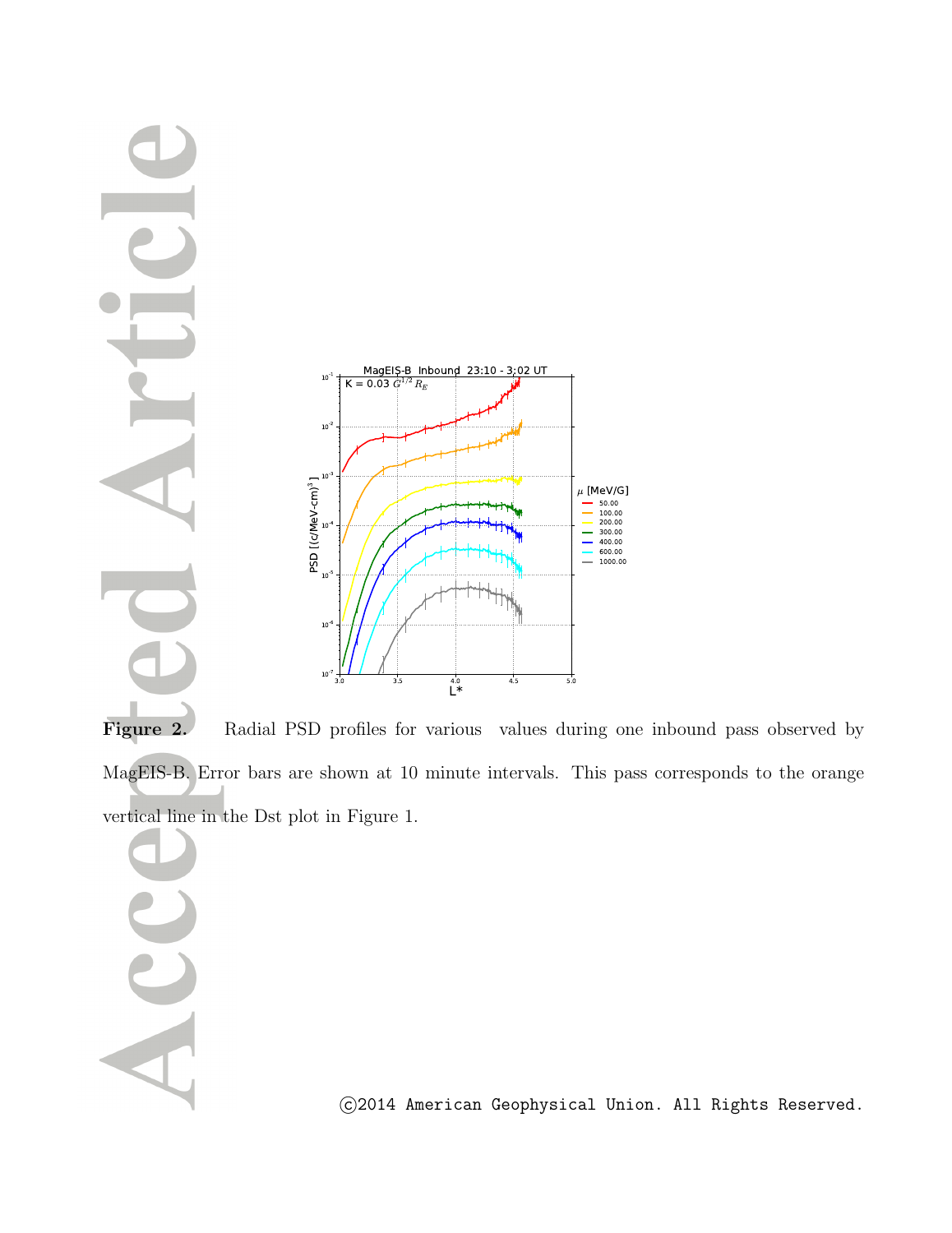



**Figure 3.** PSD Distributions for each inbound and outbound pass between 3:05 UT on March 17 and 5:07 UT on March 18th. All time labels are the  $L^*=4.2$  crossing time. Inbound passes are denoted by *†*. The color of each of the passes correspond to the vertical lines in the Dst plot in Figure 1.